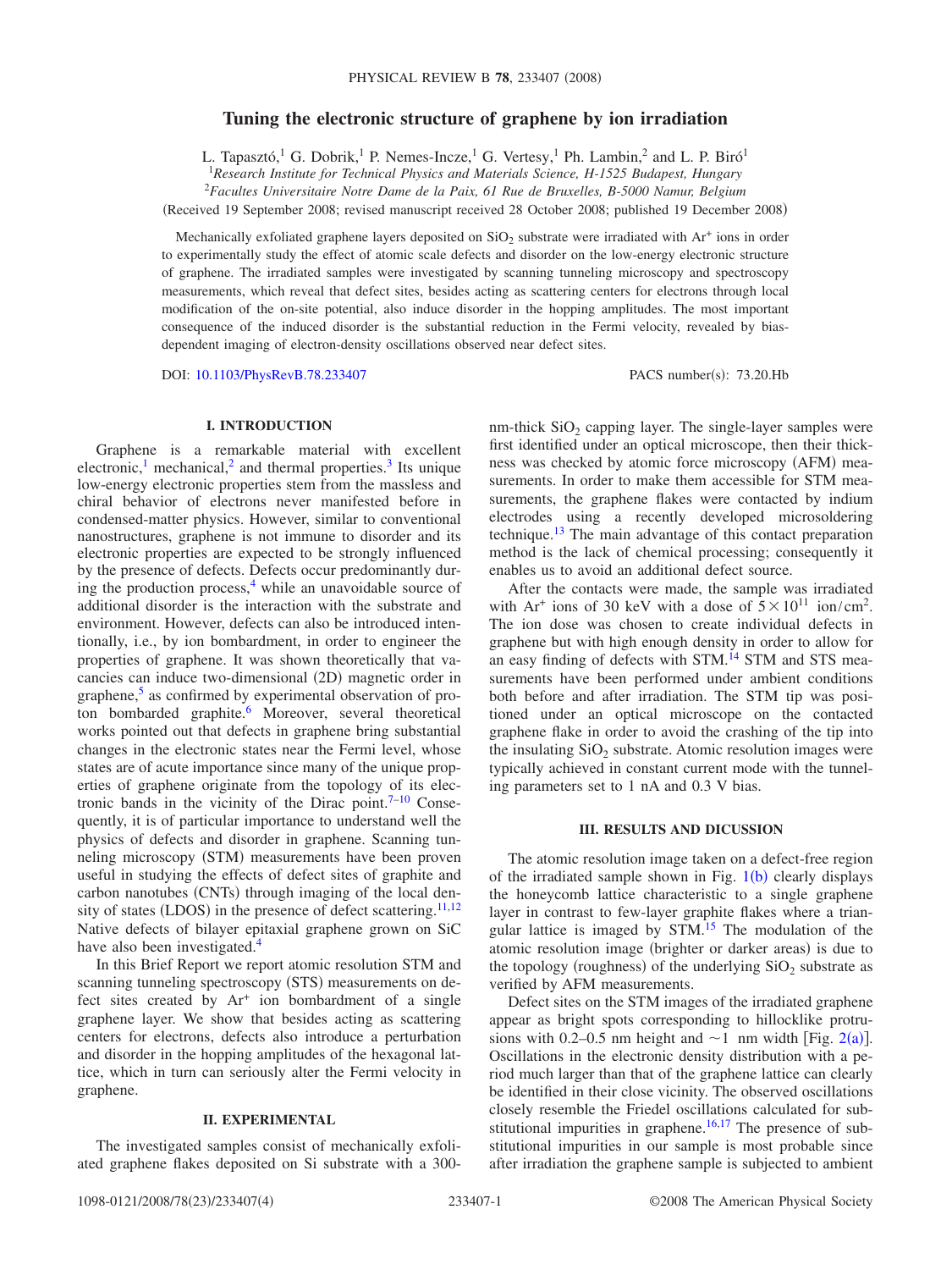<span id="page-1-0"></span>

FIG. 1. (a) Optical microscopy image of a graphene flake on  $Si/SiO<sub>2</sub>$  substrate contacted by indium electrodes using the microsoldering method. (b) Atomic resolution STM image  $(6 \times 6 \text{ nm}^2, 1 \text{ nA})$ , and 100 mV) of graphene on SiO<sub>2</sub>, displaying the honeycomb carbon lattice characteristic for single graphene layers.

conditions. The unavoidable presence of adsorbed water layer can lead to saturation of dangling bonds through dissociation of water at the vacancies created by the ion bombardment[.18](#page-3-15)

The origin of the oscillations is the interference of the electrons scattered by the defect site[.19](#page-3-16) Similar oscillations have been observed near defects in graphite<sup>20[,21](#page-3-18)</sup> and carbon nanotubes $11,14$  $11,14$  as well as bilayer graphene.<sup>4</sup> The scattering mechanism at the origin of the observed oscillations is the intervalley scattering of electrons between two nonequivalent  $K$  and  $K'$  points of the hexagonal Brillouin zone. In the case of intervalley scattering a  $2k_F$  change in the momentum of the scattered electrons occurs, where  $k_F$  is the Fermi wave vector, while the oscillation period of the wave function is given by the Fermi wavelength of electrons in graphene  $(\lambda_F = 0.74 \text{ nm})$ . Since STM maps the square modulus of

electronic wave functions, the expected periodicity in STM images is 0.37 nm, which is in good agreement with previous measurements on graphite and CNTs[.4,](#page-3-3)[12](#page-3-9)[,20](#page-3-17)[,21](#page-3-18) However, the wavelength of the oscillations measured on irradiated graphene, shown in Fig.  $2(b)$  $2(b)$ , is about 0.5 nm. The possibility that the observed period is an artifact can be excluded since the image of the atomic lattice has the expected values and is free of distortions.

The observed wavelength can be influenced by altering the distance from the Dirac point (Fermi-level shift) or the slope of the dispersion relation (Fermi velocity). At nonzero Fermi-level shift (or decreased Fermi velocity), scattering processes with wave-vector changes smaller than  $2k_F$  become possible, $^{12}$  which correspond to a measured spatial periodicity larger than  $\lambda_F$ . However, such a significant decrease in the Fermi wavelength as observed experimentally would

<span id="page-1-1"></span>

FIG. 2. (Color online) (a) Atomic resolution STM image  $(20 \times 20 \text{ nm}^2, 1 \text{ nA})$ , and 100 mV) of irradiated graphene on SiO<sub>2</sub>, revealing electron-density oscillations near defect sites (small hillocklike protrusions indicated by arrows). (b) Line cuts on STM images of oscillations recorded near the same defect site at different bias voltages. Experimental dispersion relation revealing a strongly suppressed Fermi velocity (upper left inset) and 2D Fourier-transformed STM image displaying two hexagons; the larger corresponds to the periodicity of honeycomb structure, while the smaller one corresponds to the observed larger periodicity oscillations (upper right inset).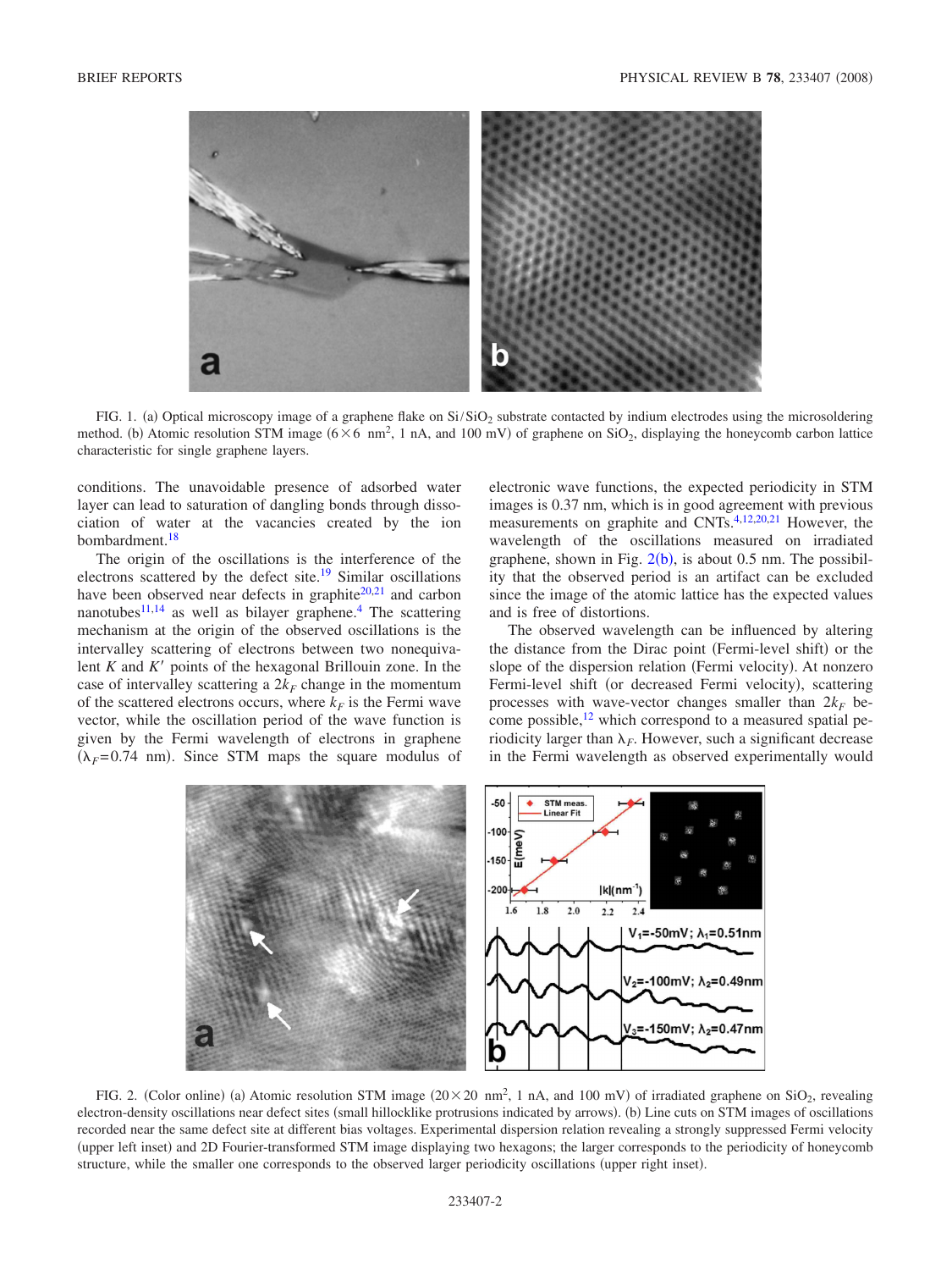<span id="page-2-0"></span>

FIG. 3. (Color online) (a) Dispersion relation near two nonequivalent Dirac points *K* and *K'* of the Brillouin zone for irradiated (full) and defect-free (broken line) graphene samples. The intervalley scattering processes at the shifted Fermi level (horizontal line) are shown for the case of normal ( $\delta k'$ ) and reduced ( $\delta k^*$ ) Fermi velocities. (b) Scanning tunneling spectra of graphene taken on the defect-free region (upper) and at a defect site of the irradiated graphene (lower).

require the shift of the Fermi level by several eV, which is unrealistic and is also disproved by the tunneling spectroscopy measurements presented later. The decreased slope of the linear dispersion relation [see Fig.  $3(a)$  $3(a)$ ], in turn, implies the lowering of the Fermi velocity. In the latter case, to observe such large wavelength oscillations, we also have to move the Fermi level some way off the band crossing point, but now a few hundreds of meV is already enough to reproduce the observed wavelength, which is an acceptable assumption that is also confirmed by STS data.

In order to confirm the decrease in the Fermi velocity, we have performed bias-dependent STM measurements of the LDOS oscillations, similar to the case measured for carbon nanotubes.<sup>11</sup> The observed oscillation wavelength was found to be dependent on the applied bias potential. This way we could map the dispersion relation near the Fermi level since the bias applied for imaging gives the energy relative to the Fermi level, while the corresponding wave vector can be obtained by measuring the periodicity of the oscillations. This way a linear dispersion relation was revealed Fig.  $2(b)$  $2(b)$ ], as expected for a single graphene layer. The slope of the linear fit gives a Fermi velocity of  $3.2 \times 10^5$  m/s, which is only one third of the value of  $1 \times 10^6$  m/s measured for defect-free graphene. $^{22}$  Here we note that the oscillation periods observed in the STM measurements (in contrast to STS) correspond to energies integrated over the energy window opened by the applied bias potential. However, this averaging only results in a slight overestimation of the Fermi velocity for negative bias potentials applied to the sample (our case). Since in STM images the larger wavelength oscillations are sampled with a stronger weight than those of shorter wavelength, the effect of imaging an energy window is expected to cause a minor overestimation of the measured Fermi velocity.<sup>23</sup>

A recent theoretical work shows that the local decrease in Fermi velocity near substitutional defect sites can be related to the modification of hopping amplitudes from a carbon site to the impurity site as compared to carbon-carbon hopping.<sup>8</sup> For a vacancy the total suppression of hopping to the empty site occurs; however, when an impurity atom is present (i.e., oxygen or hydrogen), we can still have a small but finite

hopping probability. The relation between the hopping integral and Fermi velocity in graphene is given by the simple formula  $\hbar v_F = 3ta/2$ , where  $v_F$  is the Fermi velocity, *t* is the nearest-neighbor hopping integral, while *a* is the nearest carbon-carbon atomic distance. For the measured Fermi velocity the formula gives a hopping amplitude of *t*=0.9 eV  $=0.33t_0$ , where  $t_0$  is the unperturbed C-C hopping integral  $(t<sub>0</sub>=2.7$  eV), indicating the strong suppression of electron hopping from neighboring carbon sites to the impurity site. Here we note that although the modification of hopping amplitudes is a local effect, large oscillation periods (a decreased Fermi velocity) were observed even at several nanometer distances from the defect sites. A possible explanation might be that the fluctuation of nearest-neighbor hopping amplitudes throughout the whole graphene lattice induces a gauge field which can result in a reduced global Fermi velocity as predicted by several theoretical works. $24-26$ An additional source of disorder amplifying the abovementioned effect could be the increased presence of charged impurities (deep traps) in the  $SiO<sub>2</sub>$  substrate due to irradiation with charged particles.<sup>27</sup> Angle-resolved photoelectron spectroscopy measurements have to be performed on irradiated graphene samples in order to fully clarify the local or global aspect of the Fermi-velocity reduction.

Theory predicts a specific signature for the substitutional defects of graphene in the tunneling spectra. Namely, when the hopping to the impurity site is suppressed, additional peaks in the STS spectra appear at energies (both below and above the Fermi level) close to the value of the decreased hopping integral.<sup>8</sup> In order to confirm our interpretation for the decreased Fermi velocity and validate the theoretical prediction of Pereira *et al.*, [8](#page-3-21) we have performed STS measurements at the defect sites. The measured STS spectra compared with that of defect-free graphene are shown in Fig.  $3(b)$  $3(b)$ . Additional peaks appear at  $\pm 1$  eV near the Dirac point as compared to defect-free graphene spectra. Conforming to the theory these peaks correspond to a hopping integral value of  $t_0 \approx 1$  eV. The decreased hopping amplitude value  $(t_0)$ resulting from STS measurements is in good agreement with the value of 0.9 eV given by the analysis of energy-resolved Freidel oscillations measured by STM.